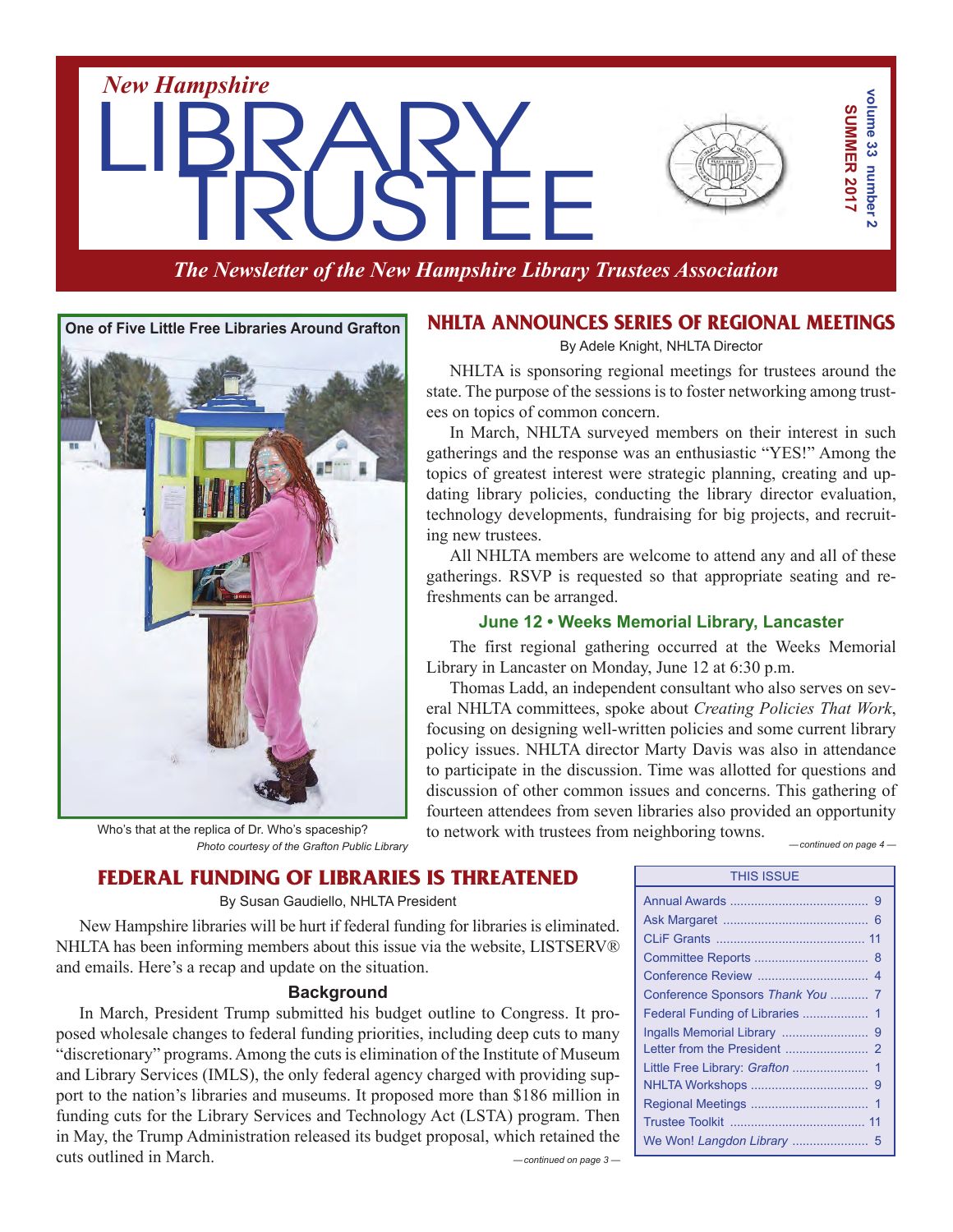# *Letter from the President . . .*



The Spring Conference gave us all the opportunity to recharge our batteries with new ideas and information, plus some tools to improve our libraries and our own performance as trustees. We owe NHLTA's Education Committee a big "thank you" for all their work to bring to fruition such an interesting and enjoyable program!

One of the highlights of the conference was the keynote address by George Needham, director of the Delaware County (Ohio) District Library. George inspired and entertained us with his thoughts on what makes for a great library. Among the key characteristics is the sense of community a library can generate.

As I write this, I am recovering from the annual Perennial Sale that is my Friends

of the Library group's major fundraiser. This event is a great example of the power and pleasure of "community." The sale takes place at the Town Gym, lent to the Friends by the Rec Department. Friends, garden club members, and others in town dig plants from their own gardens for weeks to donate to the sale, and area garden centers and landscapers chip in as well. Even the local middle school students share veggies from their greenhouse project. A local businessman covers the cost of insurance for the event, and a local bank gives several staff members paid time off to help with setup and manning the cash register at the sale. Library staff promotes the event, and a couple of trustees usually show up to help out as needed. Then the customers come out in force for the sale itself, and the circle of community is complete. Everyone has a good time, connecting with old friends, making new connections, learning about perennials, and supporting our local library.

Community support at the local level is not sufficient, however, to secure the future of our libraries. While NHLTA and its members generally focus our attention on our local libraries, we were reminded at the conference that we also need to be aware of the challenges facing libraries at the national level. As the federal budget takes shape, the Institute for Museum and Library Services (IMLS) is at risk, along with funding for the Library Services and Technology Act (LSTA) program. Please read the article starting on page 1 about this issue, and make a commitment to weigh in as a library advocate when NHLTA advises that your voice is needed.

> Best regards, *Susan Gaudiello, President s.gaudiello@nhlta.org*

## **NHLTA BOARD of directors 2017–18**

**Susan Gaudiello, President** Barrington • *s.gaudiello@nhlta.org*

**Ed Moran, Vice President** Bedford • *e.moran@nhlta.org*

**Carol Snelling, Secretary** Holderness • *c.snelling@nhlta.org*

**Mark Branoff, Treasurer** Windham • *m.branoff@nhlta.org*

**Conrad Moses, Past President** East Kingston • *c.moses@nhlta.org*

**Mary Castelli** Chichester • *m.castelli@nhlta.org*

**Janice Clark** Deerfield • *j.clark@nhlta.org*

**Marty Davis** Claremont • *m.davis@nhlta.org*

**Connie Kirwin** Antrim • *c.kirwin@nhlta.org*

**Katrinka Pellecchia** Lee • *k.pellecchia@nhlta.org* **Liz Tentarelli** Newbury • *l.tentarelli@nhlta.org*

**Lillian Edelmann, Emeritus** Boscawen

**Liaison to the Board** *Michael York, Director* NH State Library

*Marilyn Borgendale, GMILCS* NH Librarians Association

*"The NHLTA assists Trustees to be knowledgeable and effective in order to serve, improve and promote NH Public Libraries."*

цI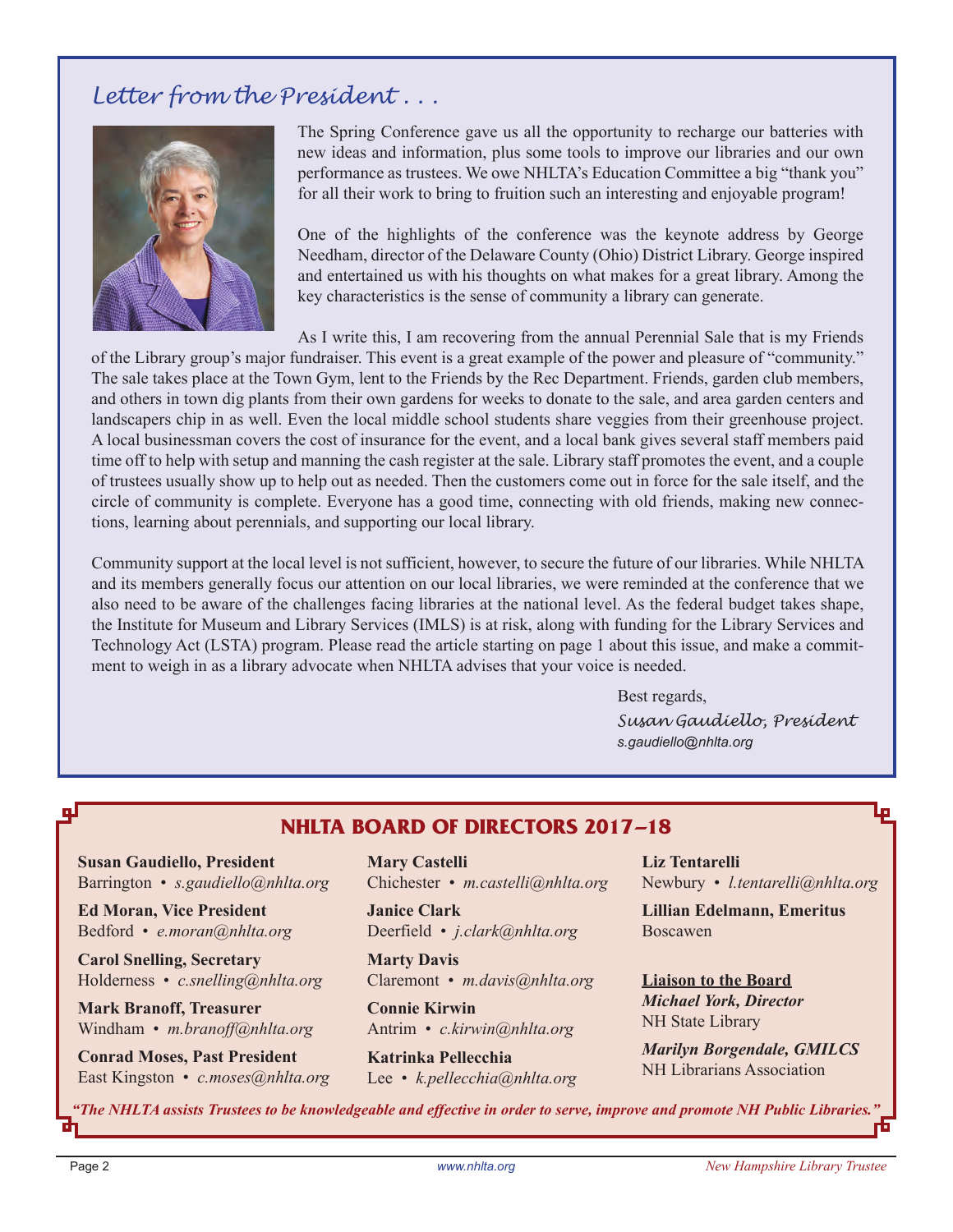#### **At Risk in New Hampshire**

The Library Services and Technology Act (LSTA) program provides critical funding to each state's library organization, which then determines the best use in its state for these funds. The NH State Library plays that role in our state. Elimination of this funding in New Hampshire puts key services and programs on the chopping block. In 2016, New Hampshire received \$1,777,545 in LSTA funds that it uses to provide van delivery and the NHU-PAC union catalog for the statewide Interlibrary Loan program (ILL). ILL allows our libraries to offer a level of service that would otherwise be impossible, creates efficiencies and saves money for local libraries, and in turn, for taxpayers.

The State Library also uses the funds to assist libraries to provide services and outreach to their constituents, especially to children, by supporting summer reading programs. In addition, funding supports the Talking Books program for people with vision impairments and physical disabilities.

LSTA funds have also been important in helping the New Hampshire State Library ensure permanent access to historic New Hampshire materials and in capturing and providing access to "born digital" State of New Hampshire content, meeting archival responsibilities.

#### **Advocacy to Prevent the Funding Cuts**

The NHLTA is collaborating with the NH Library Association (NHLA) in responding to this threat.

The President's budget proposal is far from being law. Congress has the final say and typically makes changes to the president's budget proposal. It is important to remember that the President's budget is just the beginning of the budget process. Over the course of several months, Congress will work on the budget and then it will go back to the Office of the President. However, LSTA funds are presently endangered and advocacy efforts throughout the budget process are essential to restore funding for libraries.

The American Library Association (ALA) and our state associations asked Congressional House members and Senators to sign the FY18 appropriation letters requesting the preservation of these critical funds. New Hampshire's entire delegation has weighed in on behalf of libraries. Other states are working to enlist the support of Republican legislators, and, at this point, there is bipartisan support for libraries, though more advocacy will be needed as the process continues.

#### **What can you do?**

*1. Stay informed!* When the opportunity to speak to friends, family, neighbors and other local stakeholders arrives, know what you need to about IMLS and its work with libraries, here in NH and across the nation. Follow the NHLTA website (*www.nhlta.org*) for periodic updates and advice on when to contact the NH elected officials.

*2. Collect stories of how your library has changed lives.*  In addition to numbers, gather and share stories about job hunters, "new Americans," entrepreneurs, career changers, career explorers and others. Topics that resonate with elected officials include things that save money or make solid investments in education and jobs. Youth literacy is another talking point and anything helping to keep young people in school, through high school and beyond. Ask permission to use a name and town to personalize a story where possible.

*3. Thank your Representative and Senators for their support* on the "Dear Appropriator" letter and ask them to continue fighting for federal library funding. Tell them how important libraries are to our NH residents. More information is available on the ALA website at: *http://www.ala.org/ advocacy/advleg/federallegislation/libraryfunding*.

You can contact representatives by email, fax, phone or letter at the contacts below. A handwritten letter or phone call can have twice the impact of an email. Letting your representative know you appreciate their support lets them know you are aware of the issue and encourages their ongoing support on this critical issue. The volume of communications received indicates the level of importance of the issue to the New Hampshire community, and makes a difference, especially when more budget cuts are on the table. See the sidebar for contact information.

*4. Keep up to date on the federal budget process* and the status of library funding in the budget. NHLA and NHLTA will be sending communications to their members on an ongoing basis, advising how library supporters can weigh in on this issue. Check the NHLTA website frequently for updates: *www.nhlta.org*.  $\Box$ 

#### **How to Reach the NH Washington Delegation**

Below are the websites for our delegation with their contact information.

It is best to contact them through their local, in-state offices, rather than sending mail to their Washington offices. Email is convenient but is so overused, that the impact of your message can be lost in the volume of mail. Even a short phone message left at the local office will get through and make a difference.

Annie Kuster *http://kuster.house.gov/* Carol Shea-Porter *https://shea-porter.house.gov/* Maggie Hassan *https://www.hassan.senate.gov/* Jeanne Shaheen *https://www.shaheen.senate.gov/*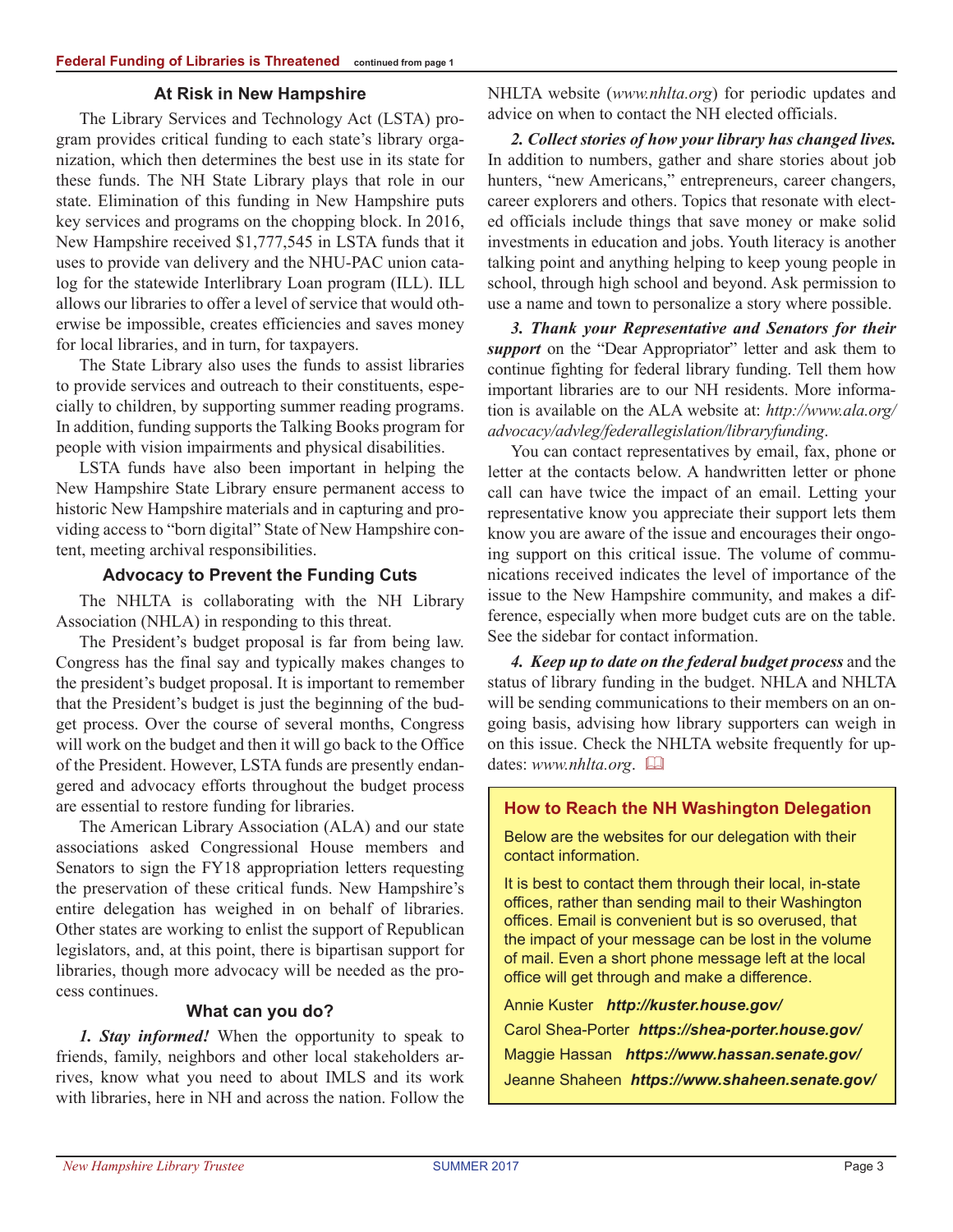#### **June 16 • Dublin Public Library**

The second regional gathering was held at the Dublin Public Library on Friday, June 16, at noon.

According to the NHLTA survey regarding regional gatherings, trustees in the Monadnock area responded that they would like to know more about long-range planning and how to reach specific patron populations. NHLTA Directors Adele Knight and Connie Kirwin were there to introduce these topics for discussion in the hope that all attendees would lend their expertise on the subjects to help others. There was ample time for questions and discussion of other common issues and concerns. This gathering presented a great opportunity for trustees (especially new trustees) to network with trustees from neighboring libraries.

#### **July 13 • Wilmot Public Library**

The third gathering has been set for Thursday, July 13, at the Wilmot Public Library, the 2016 NHLTA Library of the Year. The library is located at 11 North Wilmot Road, and adjoins the Town Hall. Light refreshments and a tour of the library will begin at 1:00 pm with the discussion commencing at 1:30 pm.

This gathering is planned to be a free-ranging discussion of topics raised by those in attendance. Wilmot trustees are also excited to show off their recently opened Creativity Lab. NHLTA Board Director Liz Tentarelli will be in attendance to share news from the Association and participate in the discussion. RSVP to the Library Director Rosanna Eubank Long at *wilmotlibrary@comcast.net* or to Liz at *l.tentarelli@nhlta.org* or

#### **September 21 • Rodgers Memorial Library, Hudson**

This gathering will take place at 6:30 pm on Thursday, September 21, at the Rogers Memorial Library, located at 194 Derry Road in Hudson. The main topic of discussion will be long range planning but other topics of interest may be brought up. RSVP to Library Director Charlie Matthews at *charliematthews@rodgerslibrary.org*.

#### **September 28 • Moultonborough Public Library**

You are invited to meet at 6:30 pm on Thursday, September 28, at the Moultonborough Public Library, which is located at 4 Holland Street in Moultonborough. A survey pointed out that reaching specific patron populations (teens, seniors, etc.) and technology developments and issues were the topics that libraries in this region would most like to discuss. However, there will be time for discussion of other topics and questions. Several NHLTA Directors will be in attendance to help facilitate the meeting. Please RSVP to the Library Director, Nancy McCue, at *mpublibrary@roadrunner.com*.

## **Good Governance = Great Libraries**

# **A Review of the NHLTA Spring Conference**

By Janice Clark, NHLTA Director

If *Good Governance = Great Libraries*, then approximately 300 participants, 18 presenters, and sponsors plus exhibitors = a Great Conference. Within the week following the conference, 163 participants responded to an online evaluation. This feedback is a mirror in which we can see the conference reflected.

George Needham set the tone for the conference with his keynote address, or as one participant noted, "This was a powerful way to begin this year's conference and set the visionary tone." For another attendee, the keynote address not only was visionary but also included practical material, "Great content, excellent delivery. He left us with suggestions we could not only relate to but also apply to our own libraries projects." Like all good speakers, Mr. Needham left attendees wanting more, as evidenced by participants who said, "[He] should be an annual speaker," and "He can come back again soon as far as I'm concerned."

Having an excellent keynote address set the bar high for the other presenters but they were up to the challenge. Three breakout sessions, each comprising five workshops, followed the keynote. As was done last year, the presentations included two orientation sessions plus specifically-designated sessions recommended for new trustees.

When designing the conference, the goal was to present workshops that were both informative and well delivered, arming participants with information that they could take back to their libraries, and infusing them with the enthusiasm and knowledge to make theirs a "Great Library." Based on the evaluation responses, participants left the conference with 'value added.' A sampling of comments attest to this: "I learned a lot…Timely offering." (*Is Solar Power an Option for Your Library?*); "Lots of practical information and considerations for helping include our fastest growing demographic." and "Lots of good ideas…ask them back!" (*Library Services for Older Adults*); "As usual I came away with more information regarding the Right-to-Know law. I have attended his [Cordell Johnston] session at least twice, maybe three times and always learn something new. Keep him coming!" (*The Right-to-Know for Library Trustees*); "I have been a strategic planning facilitator for many years with non-profit groups and I learned something." (*Strategic Planning: Turning Your Plan into Action*); "As a new trustee, this workshop was needed and gave me great information." (*Trustee Orientation Part 1*); "Great to have new and creative ideas." (*Bringing Big Ideas to Small Libraries*)

While the comments cited above addressed the content of the workshop, other participants were motivated to focus on presentation style, for example: "A superb presentation.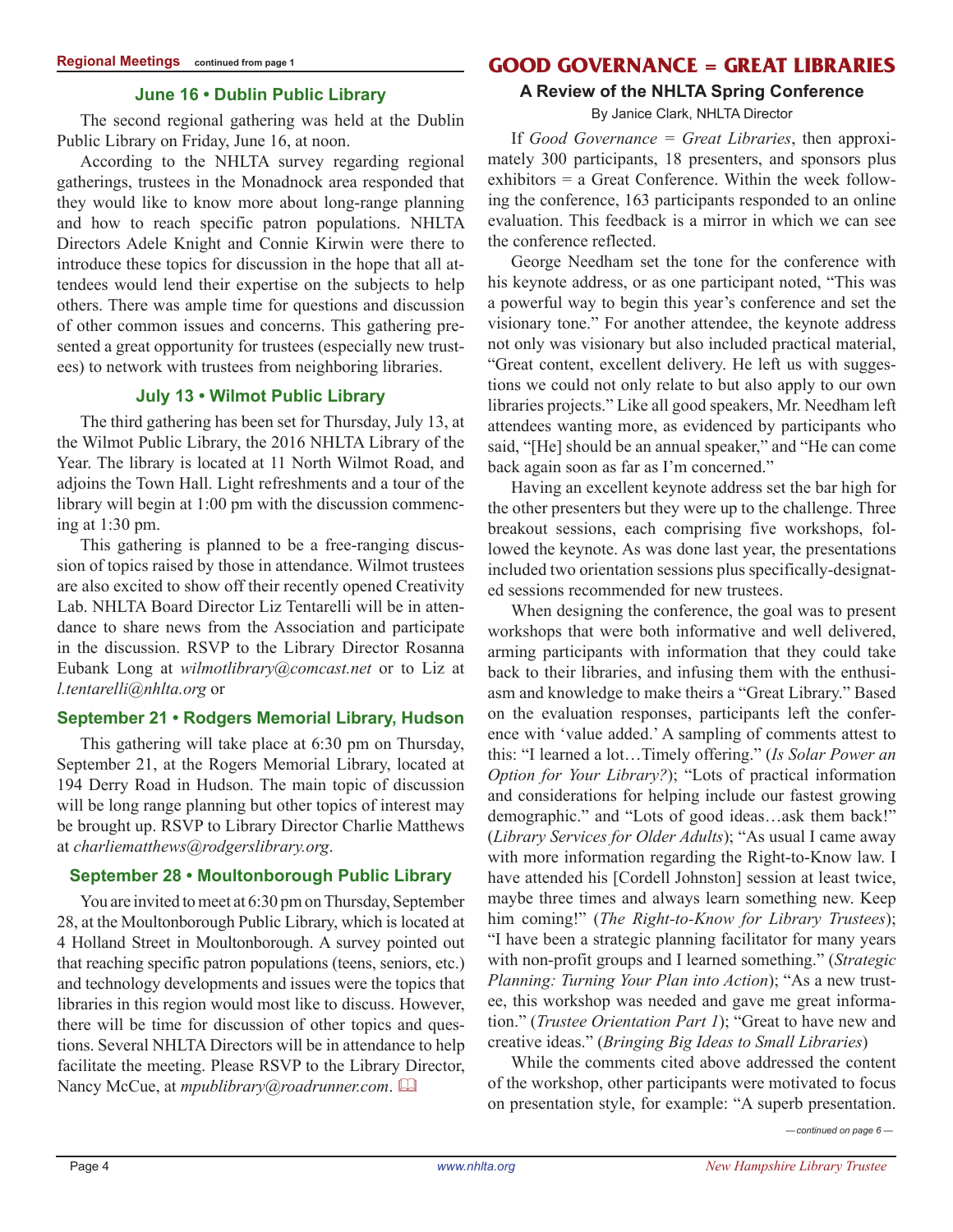## **WE WON!!!**

By Melissa Prefontaine Former Trustee Chair Langdon Library, Newington

We've taken you through an 18-month journey of the Langdon Library, from the "sticky door" to how it led to an addition that was triple the size of the original library—and how this all happened at the town vote on the first try. How, you ask?

After we obtained our survey results that showed that the majority of the residents wanted a library addition as well the existing library to be repaired, and after we hired the architect, we worked closely with our architect to develop comprehensive plans—not just architectural plans for the building but plans for how to get our messaging across.

It started first with recognizing that this wasn't *our* library, in the sense that *we* weren't paying for it by ourselves (as individuals or trustees). We were all paying for it collectively as a town. We were making decisions that impacted everyone, not just a few people. We needed to think for everyone, not just ourselves—not just what we wanted as individuals. That meant we should really include as many people as possible but we knew that ultimately voting authority was up to the trustees. Since the library was in the historic district, we included the Historic District Commission when applicable and invited the other boards in town as well.

We held focus group meetings to get feedback from the public. We thought these would be less intimidating than a large public meeting. We held brainstorming workshops, public meetings, and formal public hearings. We posted online flyers and presentations outlining options for the building, data, and information and made these available in print form at the library. We made ourselves as available as possible to answer questions. We posted questions and answers on the library website and made sure that a draft of meeting minutes was posted online within three days (we were meeting on average of 2-3 times per week at that point). We answered questions whenever asked—at the library, the grocery store, the transfer station, taking a walk in

town, or when called at home at 11 o'clock at night. We obtained permission to sit in the lobby at the Town Hall during public events—to be there to hand out flyers and to answer questions from residents. We were present everywhere, at all times. Note, we were only FIVE trustees and TWO alternates. That's it. No Friends of the Library. No big group of volunteers. We planned the entire project, worked at unravelling the trust fund issue, tried to fundraise, worked at our jobs, raised our families, etcetera—and met multiple times per week and at every public event. So the buzz word I would share is "time." Be prepared to spend a lot of time! To expand on this: be prepared, be present, be vocal, and be transparent.

During all of our public meetings/hearings, we prepared PowerPoint presentations to demonstrate to the public the issues with the building and the cost of just fixing the building. The costs where not just construction costs, bringing the building up to code, and adding fire suppression, but also the "cost" associated with losing items, services, and the sense of community of our library. We then presented what we as trustees felt was the best option for preserving what the library had come to mean to all of us—and this meant not just repairing the library, but expanding. Ultimately, we elected a bold plan for our warrant article—we chose to only present a warrant article that included a repair and expansion proposal, not an "either/or" option.

As a traditional (non-SB2) town, we have deliberative session on the day of town meeting/voting. We had reached out to our Town Moderator ahead of time and asked if we could make a short presentation. She had agreed to a 10-minute presentation regarding the library project. Unfortunately, at the end of 10 minutes, we had not completed our presentation. However, a resident made a motion to allow us to finish the PowerPoint presentation, which was passed. Afterwards, the residents proceeded to ask questions to the trustee chair for 2 hours and 40 minutes. And then the vote—we had requested a paper ballot and this was granted. The polls were open for 1 hour. When the results were tallied (three times), the motion had passed by 2 votes over the 66-2/3% required for a traditional town!

We broke ground only 4 months later...our little library has never been busier!

*Note: the Langdon Town Meeting slide presentation is available for download from the NHLTA website at: http://www.nhlta.org/resourcematerials.asp.* &

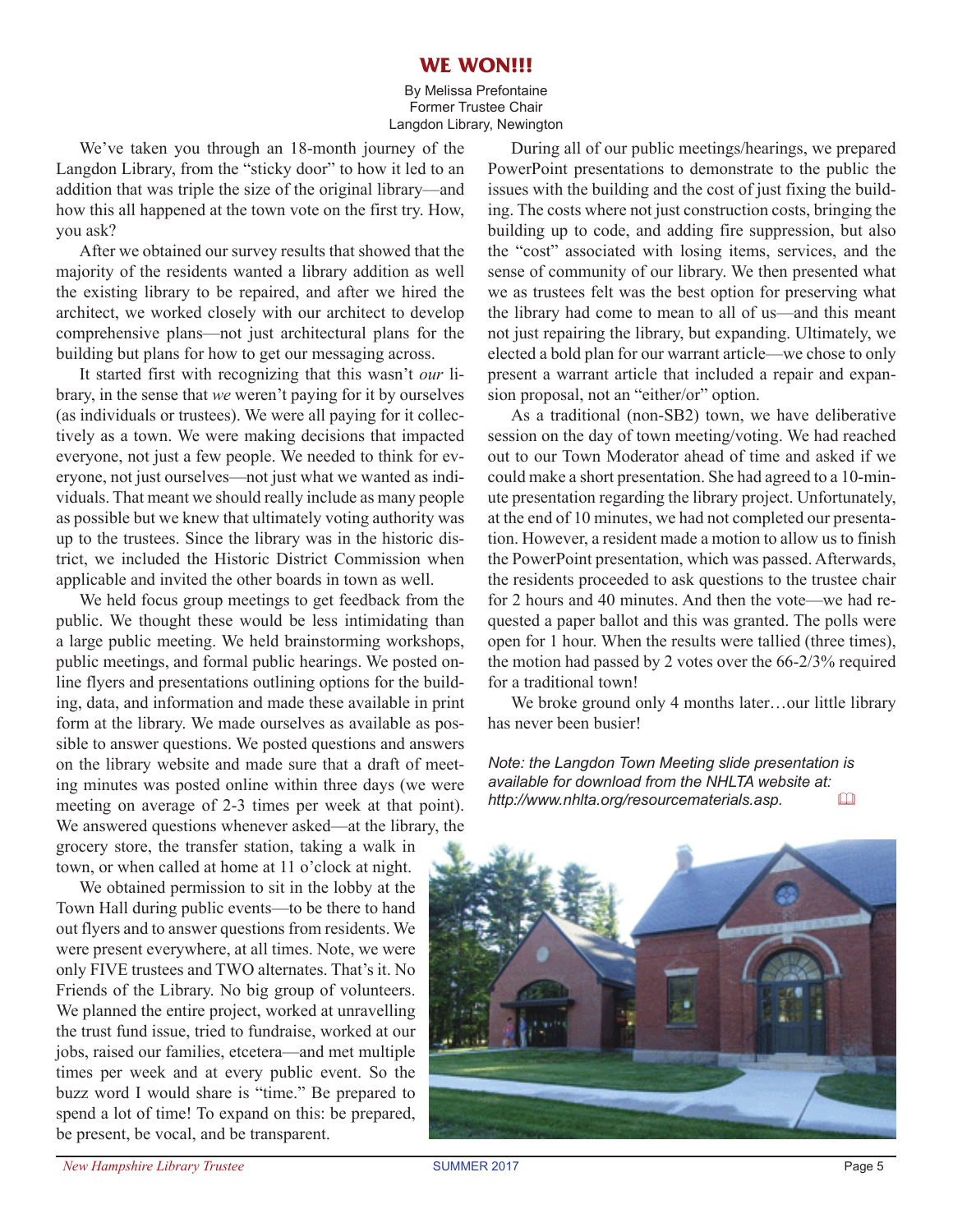## **ask margaret**

By Margaret L. Byrnes, Attorney at Law NH Municipal Association (NHMA)

#### *Does the Right-to-Know Law prohibit the use of email?*

The short answer is no: Members of a public body, like the library trustees, can use email. However, what email can be used for is significantly curtailed by the Right-to-Know Law—and that's why there's also a long answer.

When a quorum of a public body convenes contemporaneously and discusses anything related to the public body's business, that discussion must be held in a public meeting—unless it fits a nonpublic session purpose under RSA 91-A:3, II, or the definition of a "non-meeting" under RSA 91-A:2, I.

The "business" of the library trustees is anything over which they have "supervision, control, jurisdiction, or advisory power." Interpret this broadly. Examples include budgeting and spending, employee matters, library policies, building maintenance, fundraising efforts—just to name a few. And it doesn't matter whether the trustees are actually making a decision on the matter or just discussing it; discussion, even without a decision, must occur in a proper meeting.

In addition, using email (or other electronic means) to communicate can qualify as "convening contemporaneously." The sequential communications among a quorum of the library trustees is really no different than in-person dialogue: the result is still a discussion.

Therefore, use email or other electronic forms of communication only for administrative or non-substantive purposes. The most obvious example is the chair emailing the packet of materials for the upcoming meeting to other board members, or inquiring whether any board members will be absent at the next meeting.

Although the discussion of official business must be among a quorum of the public body to technically qualify as a meeting, one board member should never send an email to his or her other board members on a topic that should be discussed in a public meeting or proper nonpublic session because it creates the risk of an improper or "illegal meeting" occurring. For example, if one library trustee sends an email to his other board members explaining how he thinks the library budget should be increased, that one-way communication would not constitute a meeting. However, if other trustees hit "Reply All" and continue the conversation, the law has been violated. To drive this point home, RSA 91-A:2-a says that "[c]ommunications outside a meeting, including, but not limited to, sequential communications among members of a public body, shall not be used to circumvent the spirit and purpose of this chapter as expressed in RSA 91-A:1."

The trustees can take further precautions by having an administrative person (e.g., not a board member) send the email, and/or putting the email addresses for the other board members in the "BCC" line rather than the "To" line of the email. Using the BCC line generally prevents a board member from being able to click "Reply All" and respond to all members of the board.

Finally, even if an email communication is proper and doesn't violate the law, remember that it is still a governmental record and may be subject to disclosure.

If you want to learn more on the Right-to-Know Law, purchase NHMA's new publication *A Guide to Open Government: New Hampshire's Right-to-Know Law*, and attend one of our all-day workshops. For details, visit us at *www.nhmunicipal.org*.

*Ask Margaret is a regular column in the NHLTA quarterly newsletter. If you have a generic question that would be of value to other trustees, please contact the editor, Adele Knight (a.knight@nhlta.org.)* &

#### **Good Governance = Great Libraries continued from page 4**

Humor in the right places. Needed more time though. But then again, a whole day may not have been enough." (*The Right-to-Know for Library Trustees*); "… an absolutely excellent speaker and it is obvious she [Margaret Byrnes] knows what she is talking about." (*Getting to Know Library RSAs*); "BEST WORKSHOP EVER. Jessamyn [West] was animated and interesting." (*Futureproofing the Library for Changing Technology*); "Not only is he [Porter Caesar] a fantastic presenter but he really engaged us and kept us completely hooked the whole time." (*Bottling the Passion*); "The presenter [Thomas Ladd] was knowledgeable, funny, and provided food for thought…" (*Creating Library Policies that Work*); "Terry [Knowles] does an excellent job of making a highly complicated process clearer…She's wonderful." (*The Other Money*).

These reflect only a sampling of the positive feedback the conference received. Naturally, as with all endeavors, there were also suggestions of how to make the experience better as well as suggestions for future workshop and keynote presentations. The Education Committee will consider all suggestions as they begin working on the 2018 conference.

It would be remiss to close without an additional word of appreciation for our sponsors. They have our sincere thanks. It is their support that enables us to present a quality conference while keeping our registration fees low.

Thank you to all who attended the conference this year and we hope that you echo the sentiment of the participant who wrote, "I am planning to attend in 2018. It was that good." &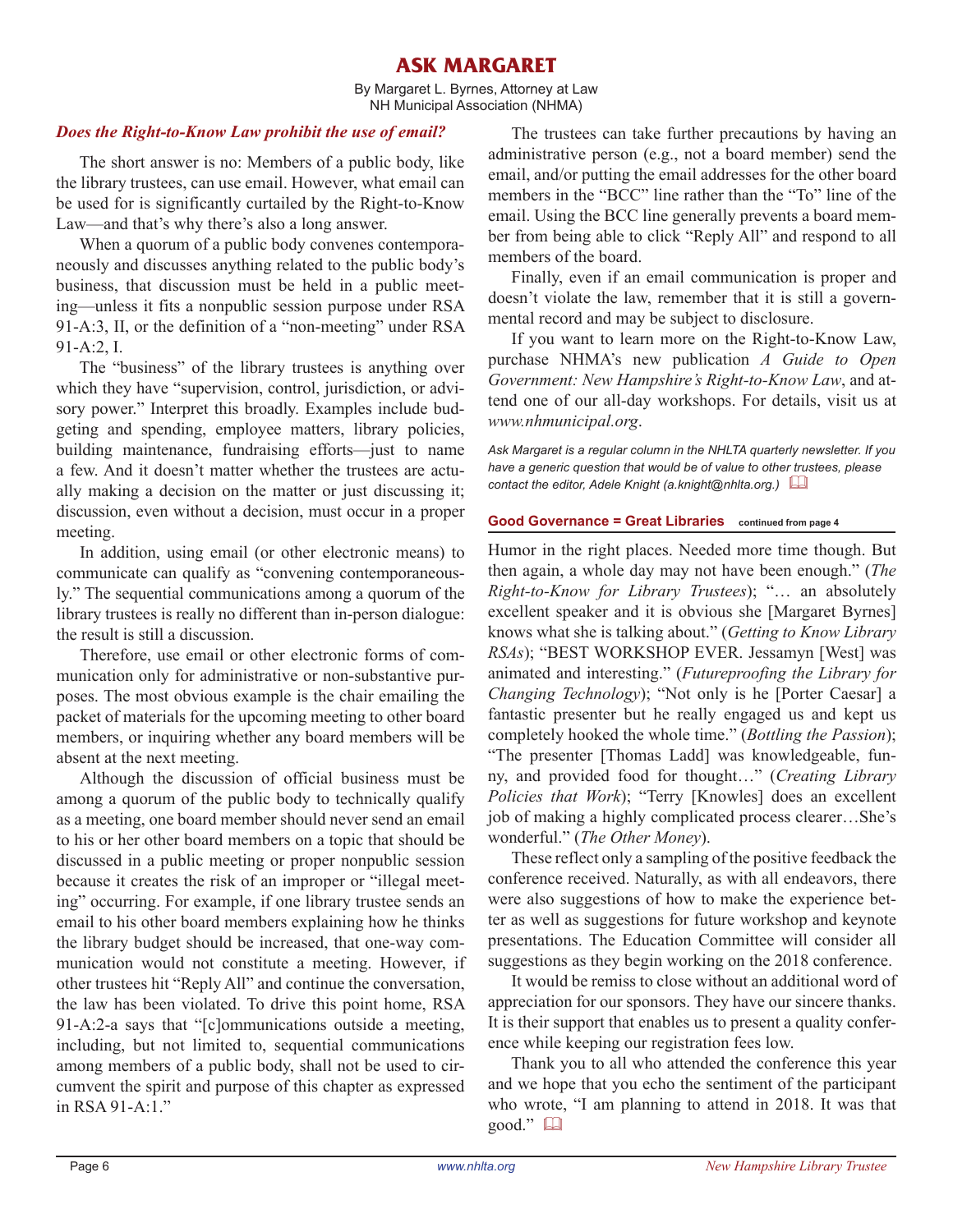## **Thank you to our Conference Sponsors, Exhibitors, and Supporters**

**PREMIER CONFERENCE SPONSOR:** Charter Trust Company, Concord, NH





**Littleton, NH**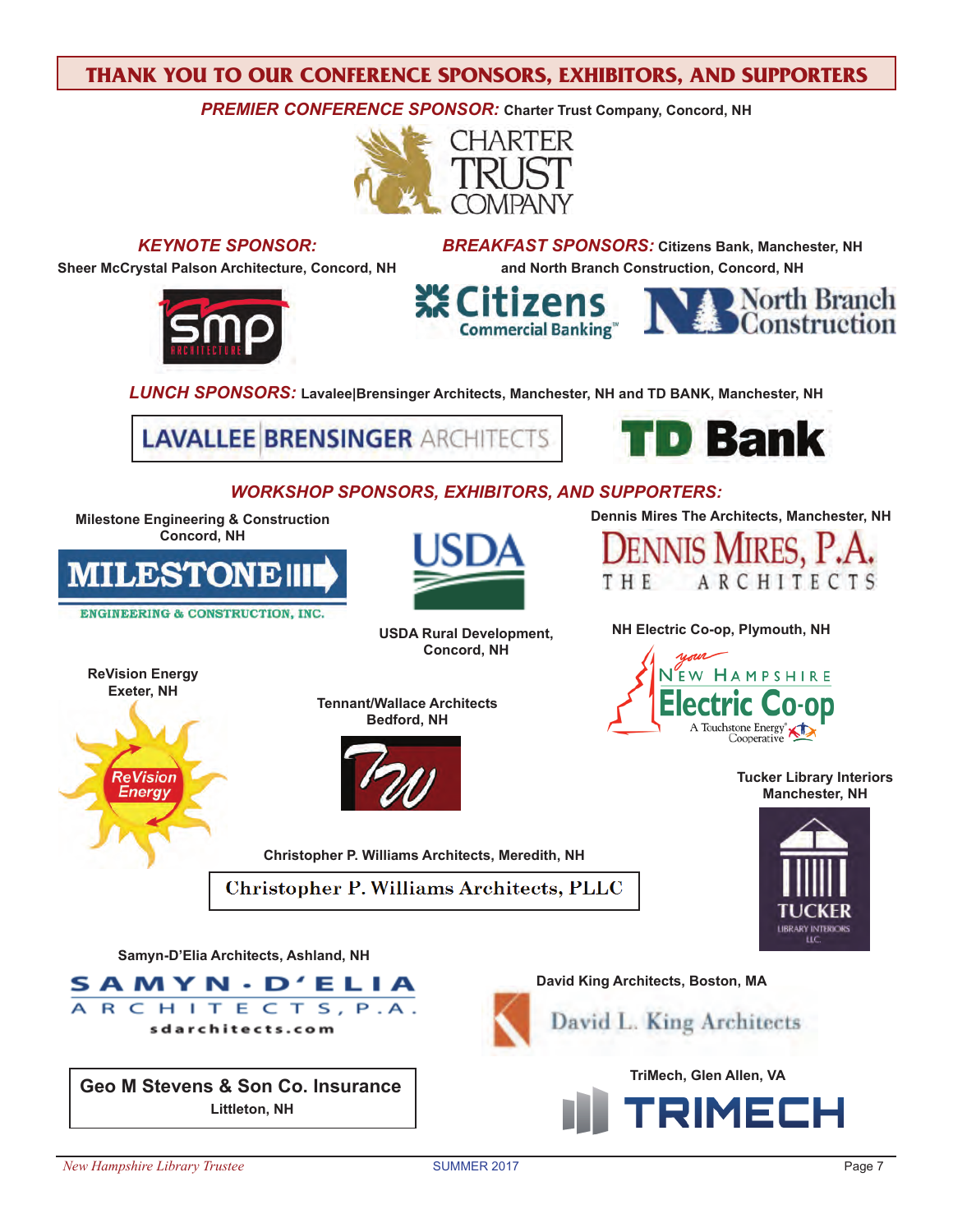## **Executive Committee**

The Executive Committee is responsible for the execution of board policies and day-to-day operations. I thank Vice-President Ed Moran, Treasurer Mark Branoff, Secretary Carol Snelling and Past President Adele Knight for their dedication and diligence in making sure that board activities and operations are timely and run smoothly.

The Executive Committee takes great pleasure in overseeing the Annual Awards program. We read dozens of entries and often find it difficult to choose the winners because there are so many excellent applicants to choose from. The Executive Committee also oversees the Board of Directors Annual Retreat, a one-day planning meeting during which the Board identifies the priorities for the coming year. This year the focus was more internal, with efforts targeted to improving the strength of the association so that we can continue to serve members with timely educational programs and information, as well as more networking opportunities. — Susan Gaudiello, Chair

#### **Finance Committee**

The Finance Committee oversees the management of NHLTA's finances, and it also serves as the Scholarship Committee for the Mildred P. McKay Scholarship Fund. The committee establishes and periodically reviews financial policies, procedures and practices to ensure proper financial management.

The Finance Committee recommended the appointment of William J. Shea, CPA, PLLC, to independently conduct NHLTA's annual financial review and to prepare NHLTA's federal and state returns. The Board of Directors appointed Shea on August 3, 2016.

In calendar year 2016, the Scholarship Committee awarded seventeen full or partial McKay scholarships, including eight MLS course scholarships. For 2017, as of May 31, twelve scholarships have been awarded, including four MLS course scholarships.

Mildred P. McKay was New Hampshire State Librarian, 1942–1964. In 1965, NHLTA established the Mildred P. McKay Scholarship Fund. The New Hampshire Charitable Foundation annually grants NHLTA new funds for McKay scholarship awards. Criteria for McKay scholarship eligibility and a scholarship application can be found on NHLTA's website, *www.nhlta.org*.

Finance Committee members are Mark Branoff, Chair, Thomas Wallace and Loring Webster.

## **Governance Committee**

The Governance Committee continued to research, interview and recommend candidates for open director positions. When you get a chance, please welcome Katrinka Pellecchia and Mary Castelli, our newest directors. Mary's impressive legal background includes being a member of the NH Bar, NH DHHS Senior Division Director and Senior Assistant Attorney General. Katrinka brings a background of writing, editing, graphic design and is a published author as well as reviewing books for the *NY Times*. Katrinka and Mary were both featured in the NHLTA Spring Newsletter.

However, the job is not done and anyone interested in a position on the Board of Directors should speak to any member of the NHLTA Board. We are specifically looking for persons with graphics capability, technology, education, conference planning and strategic planning as well as sponsorships and other fund raising.

The committee continued to review the NHLTA bylaws and modify Board policies and procedures, and prepared a detailed plan for director development.

Loring Webster, Chair, Susan Gaudiello, Connie Kirwin, Adele Knight, Tom Ladd, and Conrad Moses.

## **Education Committee**

During the past year the Education Committee focused on presenting free-standing workshops on topics of current interest and the 2107 Annual Meeting and Conference.

Education Committee co-chair Liz Tentarelli coordinated the presentation of three workshops during the past year: one in October 2016; one in November 2016; and one in April 2017. All three workshops were offered free of charge to a total of 152 participants. NHLTA thanks the Hooksett Public Library for hosting the October and April workshops and NHMA for the use of its facility for the November meeting.

The October workshop, *Library Construction Projects: From Design to Financing*, was attended by 39 people and separated into two presentation topics. Mindy Atwood presented on the topic of financing construction of a new building or addition, and Terry Jillson White discussed planning for a construction project, including building support for a warrant article.

In November 2016, the committee offered the workshop *Getting Started on Effective Performance Management* for 62 attendees. The workshop covered personnel issues, including hiring a director, director evaluations, personnel policies, and information on proposed changes to overtime

*—Committee Reports continued on page 10 —*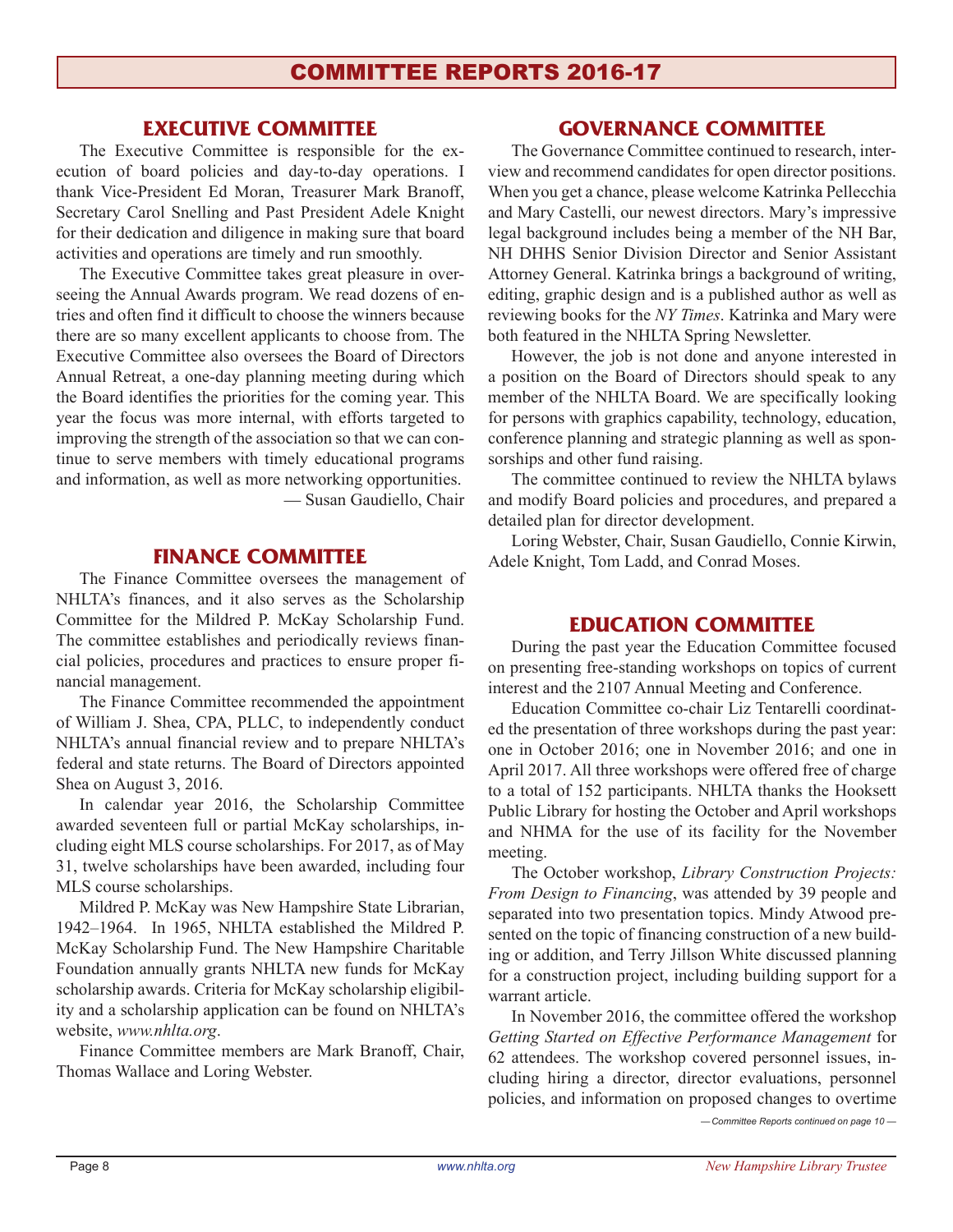## **nhlta annual awards: Honor Those Special Contributors Who Connect the Library to the Community**

By Adele Knight, NHLTA Director

It is time to nominate that special trustee or library director or library for one of the NHLTA Annual Awards. These awards are presented to individuals or groups who have contributed to the excellence of New Hampshire libraries and have given exemplary library service to their communities. We urge you to submit your nomination for any of the following: Library of the Year, Lillian Edelmann Trustee of the Year, Library Director of the Year, Special Service Contribution Award, Dorothy M. Little Award, and Sue Palmatier Award for Outstanding Support by a "Friends of the Library" Group. The submission deadline is July 31, 2017.

The Executive Committee that reads the nominations faces some difficult choices in naming a winner in any of these categories, yet finds that it is always a pleasure to read all your comments and your reasoning for the nominations. Often, comments of appreciation from patrons are included with the nominations. They demonstrate just how much the library and staff means to the community. We learn so much about your libraries, programs, offerings, and staff from the things you mention. And when readers of the NHLTA newsletter and viewers of the website learn about your many accomplishments they probably think: this is something we could do too. When the local press is invited to the award ceremonies, the ensuing press releases further advocate your good works. Talk about advocacy for your library—what better way to achieve recognition for your library than to be chosen to receive an award and have it publicized? The support of the library is demonstrated by the many attendees at these events who have come to pay their respects to the library, director and staff. State Representatives, mayors, councilmen, selectmen and Friends often share their admiration for the honorees with words of gratitude, and even proclamations.

So, while you are in the mindset of NHLTA Annual Awards, I will briefly list some of the criteria: the **Lillian Edelmann Trustee of the Year** has served a minimum of three years on the board and embodies the characteristics of a library trustees as outlined in the NHLTA manual. (If you do not have a manual at your fingertips, you can access it on the NHLTAwebsite: *www.nhlta.org*.) **The Library Director of the Year** has been a library director for at least three years, exhibits professionalism, leadership and outstanding performance and has made notable contributions toward fulfilling the mission and goals of the library. The **Special Library Service Contribution Award** is presented to an individual or group, other than staff or board members, who have given outstanding service to New Hampshire public libraries for at least three years. The **Sue Palmatier Award** 

**for Outstanding Support by a "Friends of the Library" Group** is offered to recognize the tremendous value of Friends of the Library. The **Dorothy M. Little Award** recipient has demonstrated sustained, extraordinary public library advocacy and activism on a local, regional and state level. And, the **Library of the Year** has demonstrated expansion and improvement of services and technology, developed partnerships with other community organizations, and has proven value to the community measured by relationships with and support from town officials and members of the community. A full description of the 2017 NHLTA Award Criteria has been mailed to every NHLTA member and is also on the NHLTA website: *www.nhlta.org*. Please mail nominations to: Carol Snelling, PO Box 726, Holderness, NH 03245. Again, the deadline for submitting nominations is July 31, 2017. &

## **NHLTA Workshops**

By Connie Kirwin, NHLTA Director

During 2016 -17, NHLTA presented three workshops for trustees. The October 2016 workshop, *Library Construction Projects: From Design to Financing*, was one of two workshops held on Saturdays. The presentation was split into two sessions: financing construction of a new building or addition and planning for a construction project, including building support for a warrant article.

In November 2016, a *Personnel Management* workshop was filled to capacity. Issues covered included hiring a library director, evaluations, personnel policies, and information on proposed changes to overtime pay regulations.

An *Orientation* workshop was held in April 2017, timed to assist newly elected trustees. While the focus was a comprehensive overview of trusteeship, specific information was provided on the library RSAs, trustee job description, and library advocacy.

The 2017-18 schedule will be announced on the NHLTA and NHAIS LISTSERV® and on the NHLTA website in the coming months.  $\Box$ 

## **Ingalls Memorial Library CEI FRRATION**

A celebration was held on June 13 to commemorate the 122nd anniversary of the Ingalls Memorial Library in Rindge. The library was also honored by its recent listing in the NH State Register of Historic Places.

Congratulations!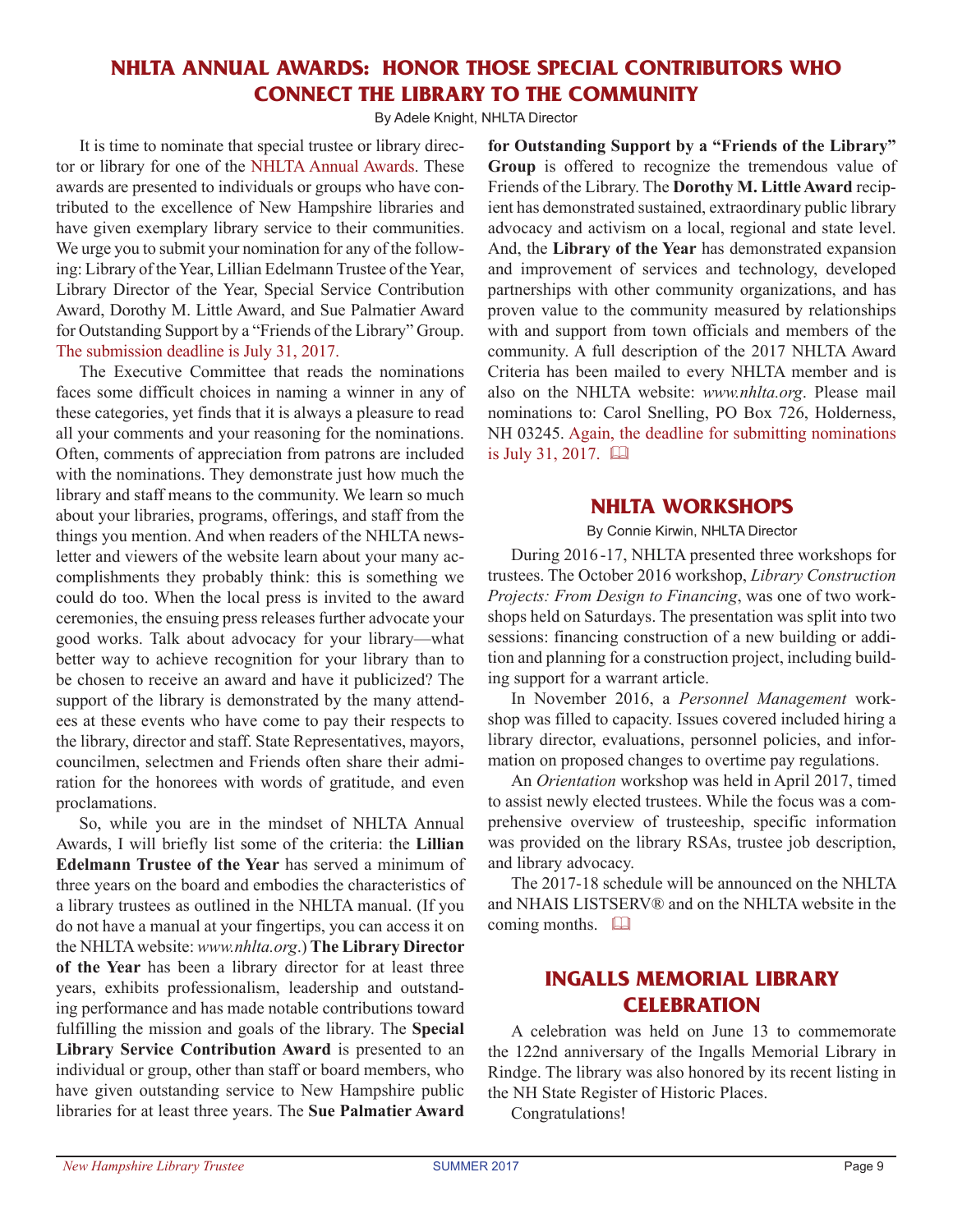pay regulations. Presenters were Debra Caplan, Margaret Byrnes, Esq., and Liz Tentarelli.

A *Trustee Orientation* workshop with 51 attendees covering the critical duties and responsibilities of a library trustee was presented in April 2017, timed to assist those trustees newly elected in March. Susan Gaudiello and Liz Tentarelli presented the workshop.

Much of the committee's time and effort throughout the year was devoted to planning and organizing the 2017 Spring Conference and Annual Meeting. The conference, with the theme of *Good Governance = Great Libraries*, featured fifteen workshops presented over three sessions. Speakers included local and regional experts with George Needham, Director of the Delaware County (Ohio) District Library and nationally recognized library consultant, giving the keynote presentation. The sponsorship program again raised funds to help support the event, allowing NHLTA to keep registration fees at the same level as last year. NHLTA values the support of these sponsors and thanks them for their participation. Attendance was strong, with over 300 people participating in the conference. The committee will use participant responses to the post-conference survey in planning the 2018 conference.

In addition to beginning to work on the 2018 conference and workshops for the upcoming year, the committee is working on two new initiatives, developing regional meetings and webinars.

Committee members are: Janice Clark (Co-chair), Liz Tentarelli (Co-chair), Mark Branoff, Adele Knight, Dee Santoso, Carol Snelling.

## **NHLTA Legislative Committee**

Legislative activity at the state level was relatively quiet this year as there were no bills affecting public libraries. We have watched the progress of the Capital Budget, which includes funds for the State Library's Union Catalog. \$487,781 for this important project is included in both the House and Senate versions of the capital appropriations bill, so it should pass.

NHLTA's attention has been focused on the federal budget process, since federal funding for library services, along with other "discretionary" programs, was deleted from the President's budget proposals. We have weighed in with our Washington delegation, which has unanimously supported retaining these funds, which support the ILL van service and the Talking Books Services managed by the State Library. This challenge to library funding has stimulated a closer working relationship between NHLTA and the NH Library Association to strengthen our advocacy effectiveness.

Members are: Ed Moran, Chair, Susan Gaudiello, Tom Ladd, and Mary Castelli

## **Communications Committee**

The goal of the committee is to provide and facilitate communications between the Board of Directors and the NHLTA membership and the public through print and digital media.

The quarterly newsletter provided coverage of items of interest and of educational value to trustees. The popular library profiles articles featured Stephenson Memorial Library in Greenfield, the Jaffrey Public Library, a fourpart series describing the building expansion project of the Langdon Library in Newington, and an article about the new director of the Gay-Kimball Library in Troy. Regular articles included updates on regional trustee networking meetings, sample policies, trustee toolkit, unique programs for adults, teens, and children, FAQs, the philosophical musings from the NH Curmudgeon, and the reflections of a Millennial Whippersnapper.

Improvements to the website include listing current educational opportunities for trustees. In addition to providing resources of information such as current news, links to newspaper and magazine articles, calendar of events, legislative updates, sample policies, sample job descriptions, and management best practices shared by other trustee boards, the website contains an improved Friends page with information specific to Friends groups including resources and links.

NHLTA's 970 members represented 191 libraries with the following demographic: Trustees 83%, Alternate Trustees 6%, Library Directors 10%, and Individuals and Friends 1%. Successful outreach action was conducted towards nonmember libraries.

Committee members are: Connie Kirwin, Chair (Website and Newsletter), Marty Davis (Membership), Adele Knight (Newsletter Editor), and Katrinka Pellechia (Promotion).

# **Membership Renewals Mailed in April**

Membership in the NHLTA is encouraged of all trustees, alternate trustees, former trustees, interested individuals, library directors, and members of Friends groups. Membership offers educational opportunities and information through workshops, conferences, quarterly newsletter, regional networking gatherings, LISTSERV® networking, and resource materials on the NHLTA website: *www.nhlta.org*.

Please check out the FAQs posted on the membership page: *http://www.nhlta.org/becomeamember.asp*.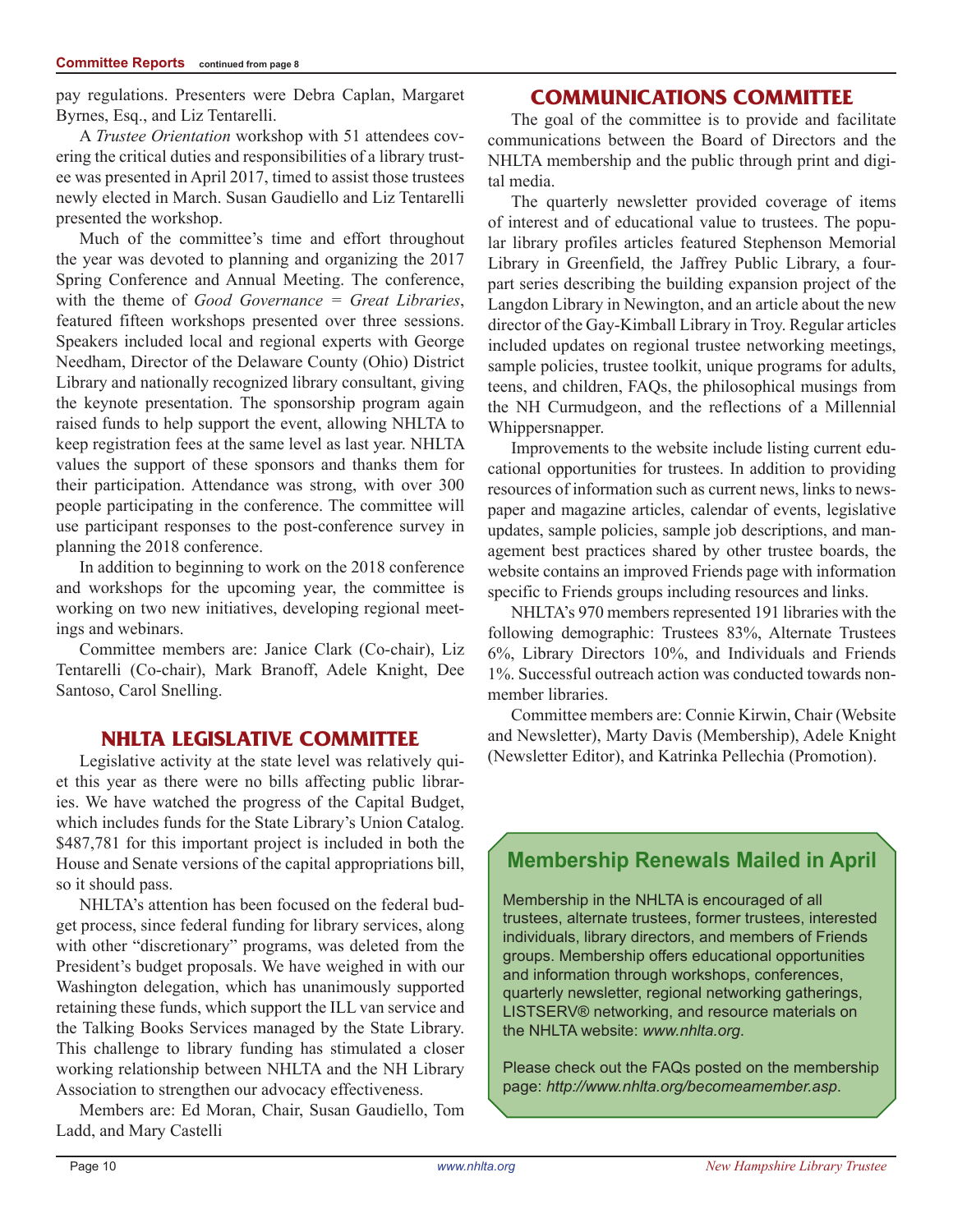## **Children's Literacy Foundation (CLiF)**

By Stephanie Minteer, Alternate Trustee Jaffrey Public Library

Over fifty people gathered at the Mariposa Museum and World Culture Center in Peterborough on May 24 to support and learn more about CLiF, the Children's Literacy Foundation. CLiF's mission is to inspire a love of reading and writing among low-income at-risk children ages 0-12 in rural communities in NH and VT. At CLiF, getting books into the hands of children and getting them excited about reading and writing are primary goals!

Founded by Duncan McDougall, executive director and storyteller extraordinaire, CLiF will celebrate its 20<sup>th</sup> anniversary in 2018. Through grants such as Year of the Book, Rural Libraries, Summer Readers, and its work with at-risk children in schools, libraries, community centers, shelters, prisons, and refugee classrooms, CLiF has been quietly and effectively promoting reading and literacy skills for decades. Using storytelling, massive book giveaways, and author and illustrator visits, CLiF supports many organizations, sometimes for a year and beyond.

Most recently Troy Elementary School and Troy Public Library experienced the joys of a year-long CLiF grant, having been awarded a "Year of the Book" grant. For the 2017-18 school year, Peterborough Elementary School and Peterborough Town Library have received approval and will be "Year of the Book" grant program recipients

The event at the Mariposa was held to raise awareness of CLiF in the Monadnock region and to acquaint more teachers, librarians, reading specialists, and the general public with its mission and programs. Teachers from Cutler Elementary in Swanzey spoke of the lasting rewards of having been "Year of the Book" program recipients. Julie Perrin, Jaffrey Public Library Director, told of a mini-grant that the Stephenson Memorial Library in Greenfield had received which was used to get an "author's chair" decorated for kids to sit on to read.

Since 1998, CLiF has inspired 190,000+ young readers and writers in over 400 towns in New Hampshire and Vermont. This year, there will be CLiF programs in over 160 communities.

Be sure to visit CLiF's website (*clifonline.org*) and check their blog, where photos of the evening are posted. Talk to your school and public librarians about a CLiF grant for your town. Find out about events near you to learn more. And when giving time draws near, be sure to add CLiF to your charitable giving list.  $\square$ 

## **raising awareness of the library**

The West Hartford Library in Vermont will host the 2017 season of the West Hartford Farmers Market. What a great way—and an original idea—to get exposure for the library and satisfy local foodees!

## trustee toolkit

## **WHAT EVERY LIBRARY SHOULD HAVE**

- • Mission statement, short-term and long-range goals, and a strategic plan
- • Organizational chart
- • Bylaws of the board of trustees
- Emergency/disaster plan
- Technology plan
- Risk management/safety plan
- Building maintenance and renovation plan
- Furniture and equipment replacement and addition plan
- Staff addition/salary plan
- Annual report submitted to municipality
- Annual report to NH State Library  $(RSA 202-A:12)$
- Annual report on trust funds held by the library to NH Director of Charitable Trusts
- Procedures manuals for circulation, interlibrary loan
- Posting of state and federal employment laws, as required
- Customer service plan
- Circulation and usage statistics
- Insurance

#### **PERSONNEL POLICY**

- • Job descriptions and classifications
- Performance review and procedures
- Employee feedback mechanism
- Disciplinary procedures and actions
- Conditions of work (i.e., salary distribution, raises, schedules, supervisions…)
- Benefits, including leave and vacation
- • Sexual harassment statement and action plan
- Jury and Armed Services duties
- Background check of staff and volunteers
- Volunteer selection, appointment and supervision

#### **LIBRARY POLICIES**

- Technology use
- Use of materials, borrowing limits, fines and fees
- Unattended children
- Hours of library operation
- Request for reconsideration of materials
- Collection development
- Reference service
- Investment (RSA 35:9) if trustees manage trust funds
- Use of the meeting room
- Use of bulletin boards and display areas
- Behavior in the library
- Acceptance and disposition of gifts, including materials

Policies and revisions can be initiated by the director, a trustee, a staff member, or by the board itself. The board of trustees approves all policies and reviews them on a regular basis. The director implements all policies.  $\Box$